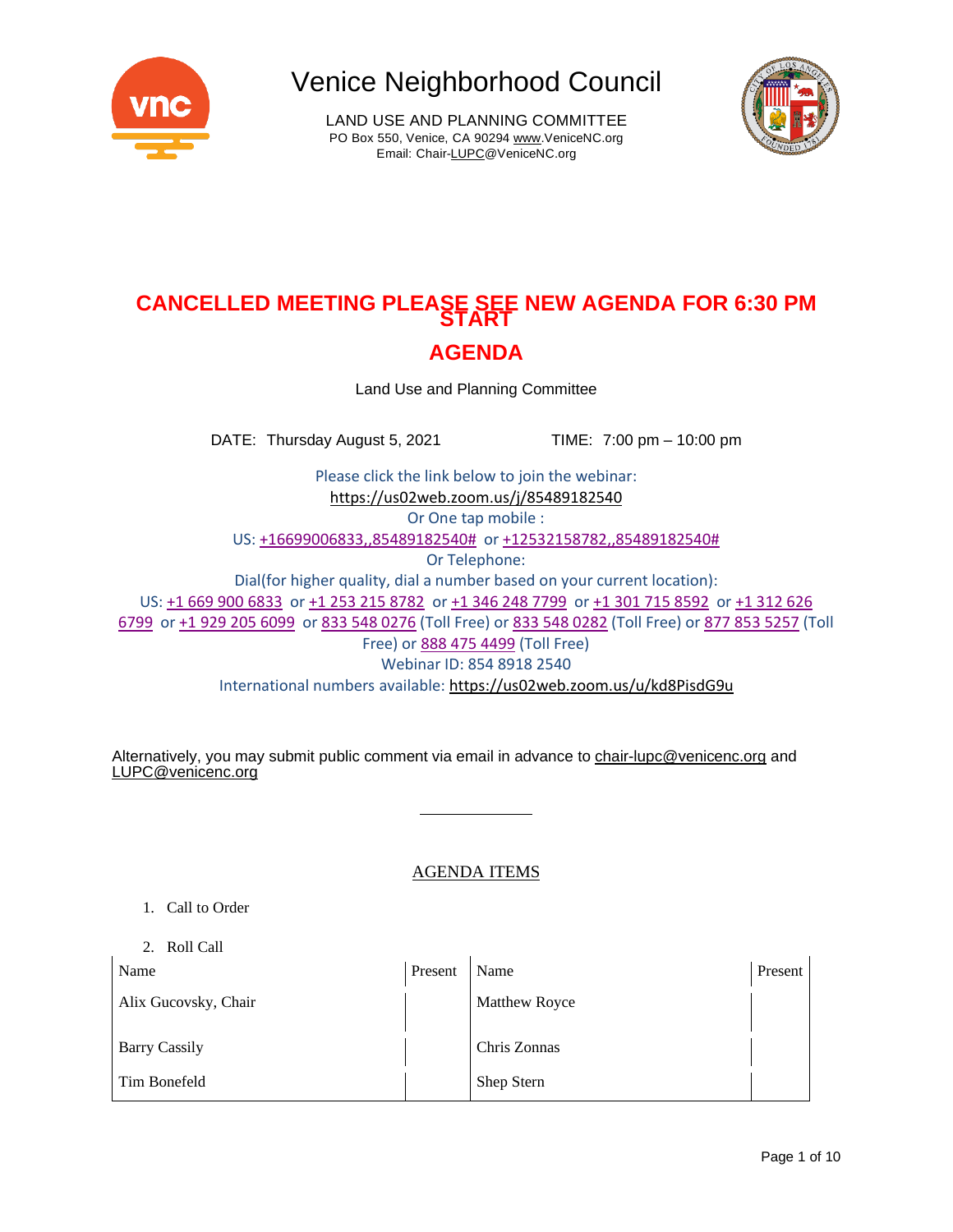## LAND USE AND PLANNING COMMITTEE

PO Box 550, Venice, CA 90294 [www.VeniceNC.org](http://www.venicenc.org/)

Email: Chai[r-LUPC@VeniceNC.org](mailto:LUPC@VeniceNC.org)

| Daffodil Tyminski | Michael Jensen |  |
|-------------------|----------------|--|
|                   | Carlos Zubieta |  |

- 3. Approval of Minutes--see draft minutes for July 8, 2021, at: <http://venicenc.org/land-use-committee.php>
- 4. Approval of Agenda
- 5. LUPC members to declare any conflicts of interest or ex-parte communications relating to items on this meeting's agenda
- 6. Chair's Report
- 7. General Public Comment on non-agendized items related to Land Use and Planning 15 minutes
- 8. CASES FOR REVIEW

| A. | Case:              | DIR-2019-6301-CDP-SPP-SPPA-MEL and ZA-2019-6302-ZAA                                             |
|----|--------------------|-------------------------------------------------------------------------------------------------|
|    | City Hearing:      | June 21, 2021, CDP determination pending                                                        |
|    | Address:           | $350$ 6 <sup>th</sup> Ave                                                                       |
|    | <b>LUPC Staff:</b> | Shep Stern                                                                                      |
|    | Applicant:         | Kole & Jill Strebel                                                                             |
|    | Representative:    | <b>Walter Reyes</b>                                                                             |
|    |                    | walterir5@yahoo.com                                                                             |
|    | City Staff         | Bindu.Kannan@lacity.org                                                                         |
|    |                    | Case Description: Demolition of a 1922 1-story, 644 sf SFD and guest house & new 3-story, 3,060 |
|    |                    | sf SFD with basement, roof deck $& 3$ parking spaces (2 in garage), on a 2,993 sf               |
|    |                    | lot. Venice Coastal Zone Specific Plan Adjustment (SPPA) for increase in                        |
|    |                    | height to 33' (10% increase over 30' limit), and Zoning Administrator                           |
|    |                    | Adjustment (ZAA) for a 5' rear yard (67% decrease from 15' required) and 5'                     |
|    |                    | side yard setback (23% decrease from 6'6" required).                                            |
|    |                    | Public Comment & possible action/motion                                                         |
|    |                    |                                                                                                 |

| В. | Case:              | AA-2020-5349-PMLA-SL and DIR-2020-5351-CDP-SPP                                                                                                                                                                                                                                                                |
|----|--------------------|---------------------------------------------------------------------------------------------------------------------------------------------------------------------------------------------------------------------------------------------------------------------------------------------------------------|
|    | City Hearing:      | May 27, 2021, CDP determination pending, case on hold                                                                                                                                                                                                                                                         |
|    | Address:           | 22 Paloma Ave                                                                                                                                                                                                                                                                                                 |
|    | <b>LUPC</b> Staff: | Chris Zonnas                                                                                                                                                                                                                                                                                                  |
|    | Applicant:         | Doron Benshalom (Place Holder DP, LLC)                                                                                                                                                                                                                                                                        |
|    | Representative:    | Sheri Gould (Harvey Goodman Civil Engineering)                                                                                                                                                                                                                                                                |
|    |                    | sheri@harveygoodman.com                                                                                                                                                                                                                                                                                       |
|    | City Staff         | Bindu.Kannan@lacity.org                                                                                                                                                                                                                                                                                       |
|    |                    | Case Description: Preliminary Parcel Map for a Bungalow Court or Existing Structure Small Lot<br>conversion of a 3,525 sf lot to 2 lots. Following the subdivision, the existing<br>structures—a duplex $(2,186 \text{ sf}, \text{built in } 1922)$ and a triplex $(2,268 \text{ sf}, \text{built in } 1922)$ |
|    |                    | 1911) --will be on separate lots. There are no changes to height, floor area,<br>yards, parking, or density. The structures are Contributors to the North Venice<br>Walk Streets Historic District. Lack of MEL for this conversion is an issue.                                                              |
|    |                    |                                                                                                                                                                                                                                                                                                               |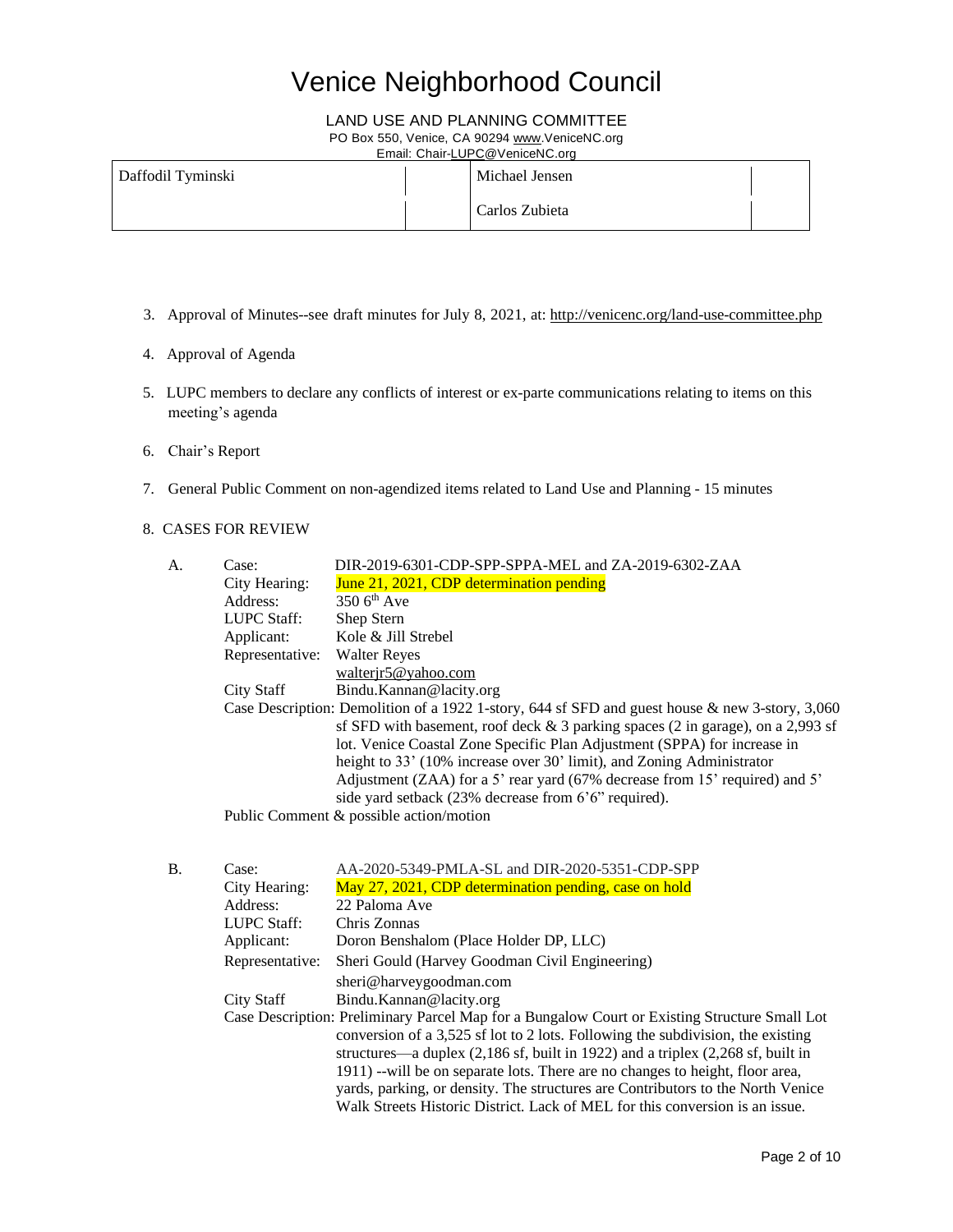LAND USE AND PLANNING COMMITTEE

PO Box 550, Venice, CA 90294 [www.VeniceNC.org](http://www.venicenc.org/)

Email: Chai[r-LUPC@VeniceNC.org](mailto:LUPC@VeniceNC.org)

Public Comment & possible action/motion

C. Case: ZA-2020-5765-CDP-ZAA City Hearing: not yet scheduled Address: 655 Crestmoore Place

| LUPC Staff:     | Shep Stern                                                                                          |
|-----------------|-----------------------------------------------------------------------------------------------------|
| Applicant:      | Matthew Murphy                                                                                      |
| Representative: | Santiago Ortiz                                                                                      |
|                 | Santi@ortizmexia.com                                                                                |
| City Staff      | Sienna.Kuo@lacity.org                                                                               |
|                 | Case Description: $2nd$ story addition of approximately 805 sf to an existing 1,640 sf duplex, on a |
|                 | 4,200 sf lot. Parking (2 cars covered, 1 car uncovered) to be relocated from front                  |
|                 | unit to rear unit. Reason for ZAA unknown. Reason for lack of MEL for this                          |
|                 | duplex unknown.                                                                                     |
|                 | Public Comment & possible action/motion                                                             |

D. Case: DIR-2020-7248 -CDP-MEL City Hearing: CDP issued, all hearings/appeals exhausted Address: 417-419 Grand Blvd LUPC Staff: Shep Stern Applicant: Simon Watts & Grace Lee Representative: Rafael Martinez, Brian Noteware AIA City Staff: Brenden.Lau@lacity.org, Student Professional Worker Case Description: Remodel & addition of new 989 sf  $2<sup>nd</sup>$  story to an existing 1-story, 1,626 sf SFD resulting in a 1,961 sf SFD with 2 parking spaces; & a new 654 sf attached ADU, on a 2,701 sf lot. Public Comment & possible action/motion

E. Case: DIR-2020-6239-CDP-SPP-MEL City Hearing: CDP issued, all hearings/appeals exhausted Address: 212 Sherman Canal Applicant: Andrea Michaelson Representative: Cody Wetzel LUPC Staff: Chris Zonnas City Staff: Bindu.Kannan@lacity.org Case Description: Demo of existing 2-story SFD & new 3-story, 4,382 sf SFD with roof deck & 3 on-site parking spaces, on a 3,518 sf lot.

Public Comment & possible action/motion

| F. | Case:              | DIR-2020-2752-CDP                                   |
|----|--------------------|-----------------------------------------------------|
|    | City Hearing:      | CDP issued, all hearings/appeals exhausted          |
|    | Address:           | 2704 Strongs Drive                                  |
|    | Applicant:         | Michael Salazar                                     |
|    | Representative:    | Cody Wetzel, Wetzel Homes                           |
|    | <b>LUPC Staff:</b> | Chris Zonnas                                        |
|    | City Staff:        | Brenden.Lau@lacity.org, Student Professional Worker |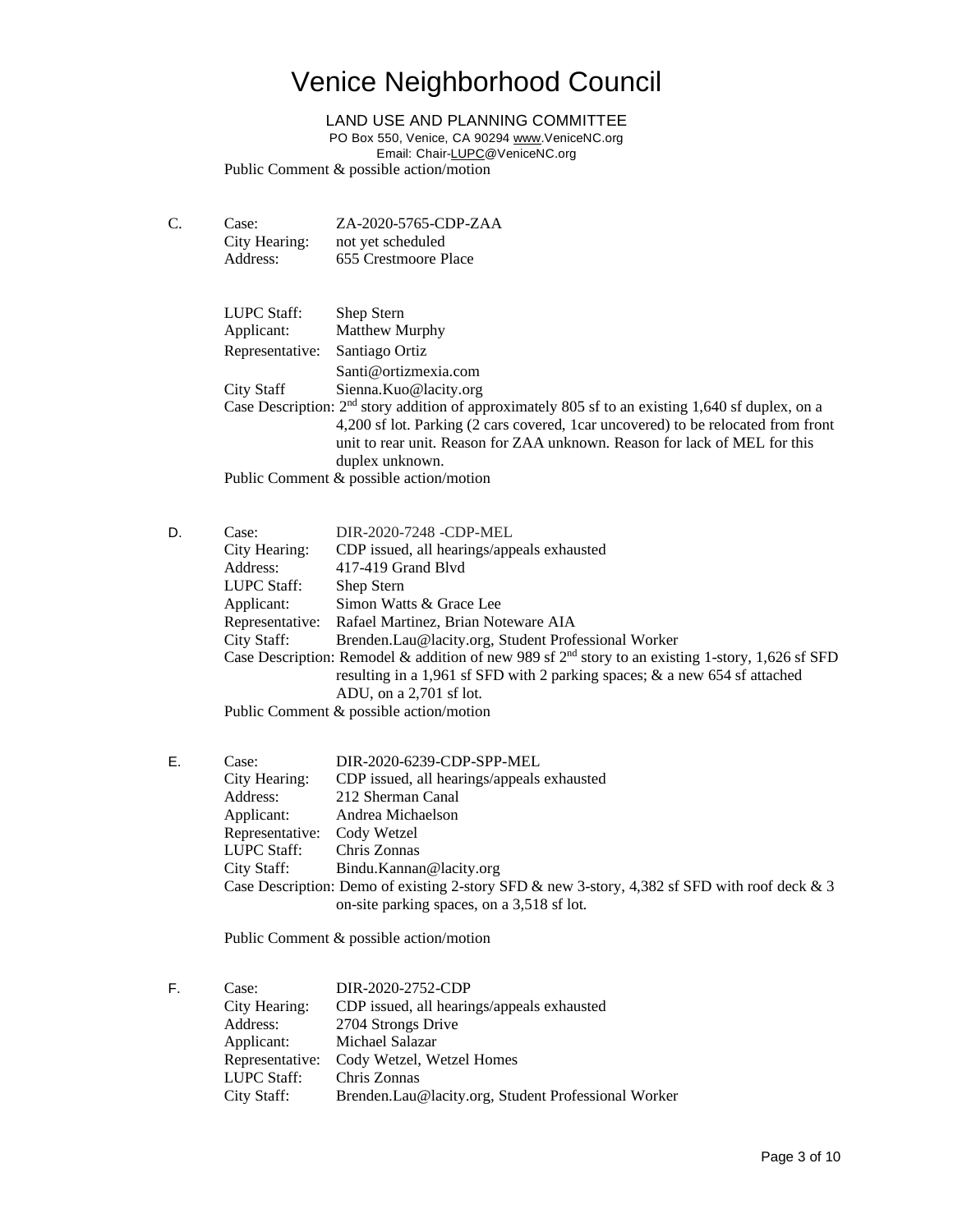LAND USE AND PLANNING COMMITTEE PO Box 550, Venice, CA 90294 [www.VeniceNC.org](http://www.venicenc.org/) Email: Chai[r-LUPC@VeniceNC.org](mailto:LUPC@VeniceNC.org) Case Description: Remodel & addition of 1,513 sf to existing 2-story SFD, including expansion of the 1<sup>st</sup> & 2<sup>nd</sup> floors & the addition of a 3<sup>rd</sup> floor & roof deck, with 2 parking spaces, on a 2,520 sf lot. Public Comment & possible action/motion

### G. PROJECT ROOM KEY RAMADA INN Motion authored and submitted by Traci Parks

WHEREAS the City of Los Angeles ("City") plans to convert the Ramada Inn at 3130 Washington Blvd, Venice, CA 90291, a lower-cost visitor serving accommodation, into interim housing for the homeless ("Project");

WHEREAS the Project will be managed by People Assisting the Homeless ("PATH");

WHEREAS the City did not provide the Venice Neighborhood Council with notice or a reasonable opportunity to provide input regarding the Project, nor were public hearings held before the Venice Neighborhood Council, as required by Sections 907 and 908 of the City Charter;

WHEREAS similar projects in Venice, including A Bridge Home Sunset Pacific and the Cadillac Hotel Roomkey program, have directly or indirectly led to a massive increase in homeless encampments, increased property and violent crime, and increased calls for service by LAPD and LAFD;

WHEREAS the Project is located right in the middle of a residential neighborhood, surrounded by hundreds of homes, preschools, elementary schools, and small businesses;

WHEREAS the Project is within a Sensitive Use Area due to the proximity of less than 500 feet from Little Garden Preschool;

WHEREAS the City Council recently passed Motion 55A, which permits the City to restrict sitting, sleeping, lying, storing personal property, or otherwise obstructing the public right-of-way in an area designated by Council resolution that is within up to 1,000 feet of a facility opened after January 1, 2018, providing shelter, safe sleeping, safe parking, or navigation centers for persons experiencing homelessness;

WHEREAS since mid-December 2020, community members have tirelessly negotiated in good faith with the City regarding this Project, working to avoid appeals and litigation with the desire to speed opening and safe operation of this specific location;

WHEREAS the Bureau of Engineering has issued a Coastal Development Permit which includes the following vague and limited conditions: Install and thereafter maintain a rear barrier along Harrison Ave. to provide better control over access to the project site via Washington Blvd; PATH staff on-site; Overnight security guards located on-site; Security cameras; Community hotline; and HMIS will assist residents to find permanent housing and homeless services<sup>1</sup>;

WHEREAS the City has rejected all additional reasonable safety accommodations requested by the local community and has failed to provide reasonable assurances that the Project will be operated in a manner that protects the safety of the surrounding neighborhood;

THEREBY the Venice Neighborhood Council requests that the Los Angeles City Council, Mayor Eric Garcetti, and City Attorney Mike Feuer enter into this Community Benefit Agreement ("CBA") with the stakeholders located

<sup>1</sup> See https://eng2.lacity.org/techdocs/emg/Ramada/Coastal%20Development%20Permit%2021-01.pdf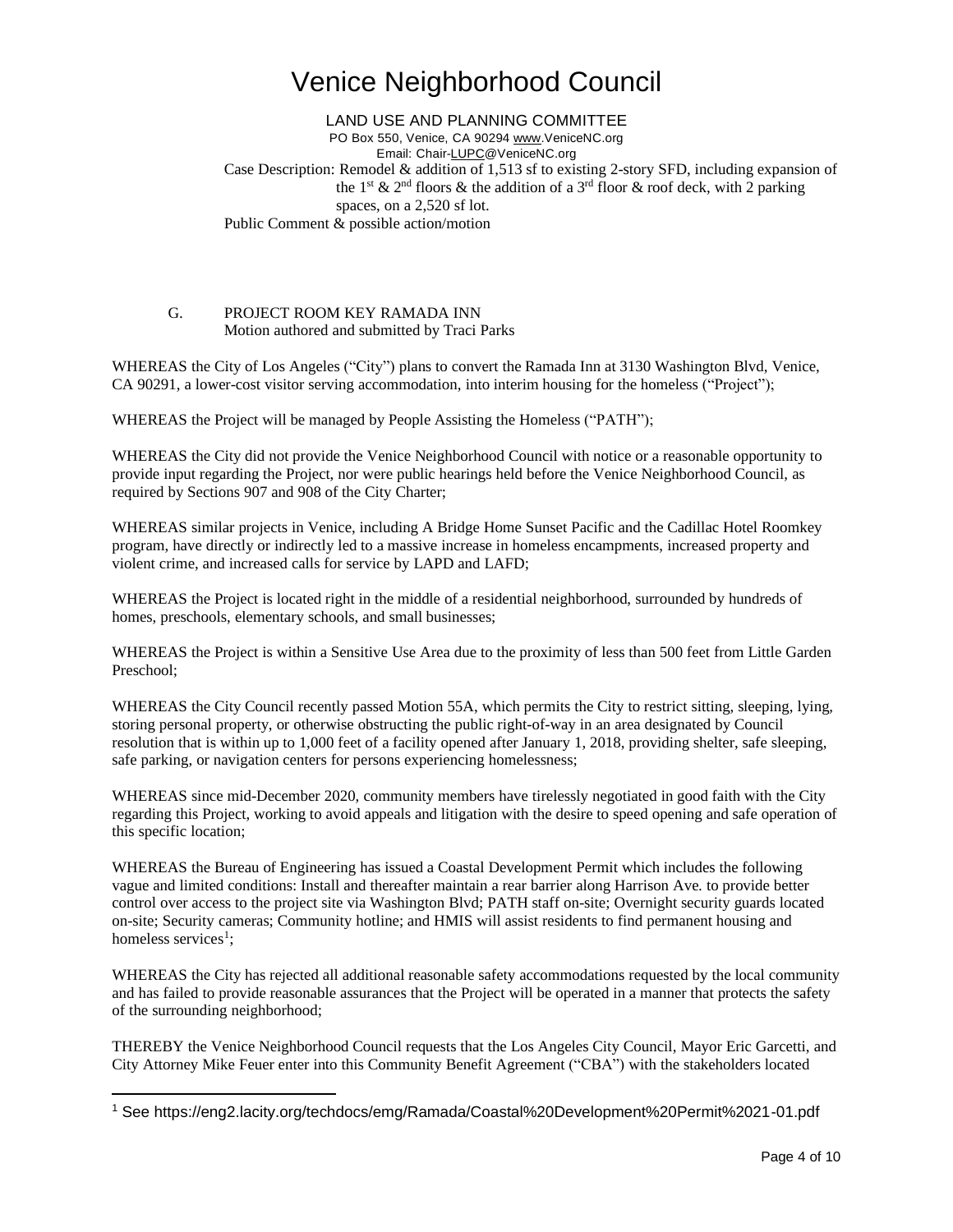### LAND USE AND PLANNING COMMITTEE

PO Box 550, Venice, CA 90294 [www.VeniceNC.org](http://www.venicenc.org/)

Email: Chai[r-LUPC@VeniceNC.org](mailto:LUPC@VeniceNC.org)

within 1,000 feet of the Project, including neighborhoods of President's Row and the Oxford Triangle in Venice and Marina Del Rey. This CBA contains reasonable operating conditions and a remedy for failure to maintain the Project in a safe manner, as described in the CBA.

[mayor.helpdesk@lacity.org](mailto:mayor.helpdesk@lacity.org) [mayor.garcetti@lacity.org](mailto:mayor.garcetti@lacity.org) [mike.feuer@lacity.org](mailto:mike.feuer@lacity.org) [councilmember.cedillo@lacity.org](mailto:councilmember.cedillo@lacity.org) [Gilbert.Cedillo@lacity.org](mailto:Gilbert.Cedillo@lacity.org) [councilmember.krekorian@lacity.org](mailto:councilmember.krekorian@lacity.org) [councilmember.blumenfield@lacity.org](mailto:councilmember.blumenfield@lacity.org) [contactCD4@lacity.org](mailto:contactCD4@lacity.org) (Nithya Raman) [paul.koretz@lacity.org](mailto:paul.koretz@lacity.org) [councilmember.martinez@lacity.org](mailto:councilmember.martinez@lacity.org) [councilmember.rodriguez@lacity.org](mailto:councilmember.rodriguez@lacity.org) [councilmember.harris-dawson@lacity.org](mailto:councilmember.harris-dawson@lacity.org) [councilmember.price@lacity.org](mailto:councilmember.price@lacity.org) [councilmember.ridley-thomas@lacity.org](mailto:councilmember.ridley-thomas@lacity.org) [info@markridley-thomas.com](mailto:info@markridley-thomas.com) [councilmember.bonin@lacity.org](mailto:councilmember.bonin@lacity.org) [mj.bonin@lacity.org](mailto:mj.bonin@lacity.org) [councilmember.Lee@lacity.org](mailto:councilmember.Lee@lacity.org) [councilmember.ofarrell@lacity.org](mailto:councilmember.ofarrell@lacity.org) [councilmember.kevindeleon@lacity.org](mailto:councilmember.kevindeleon@lacity.org) [councilmember.buscaino@lacity.org](mailto:councilmember.buscaino@lacity.org)

## **COMMUNITY BENEFIT AGREEMENT**

### *A. General Public Safety Accommodations*

- Intensive Client Screening: Residents should be screened including but not limited to violent criminal activity (broadly defined as any criminal activity that has as one of its elements the use, attempted use, or threatened use of physical force substantial enough to cause, or be reasonably likely to cause, serious bodily injury or property damage), current abuse or pattern of abuse of alcohol or drugs, and those subject to lifetime sex offender registration;
- Prohibition against camping within 1,000 feet of the Project;
- Require PATH to extend its security obligations into the surrounding neighborhood, specifically Harrison Avenue;
- Pedestrian gates to Harrison Avenue be designated Emergency Only;
- Install and thereafter maintain an 8-foot permanent rear barrier along Harrison to provide better control over access to the Project via Washington;
- Meetings with PATH and the City will be held with neighbors within 1,000 feet every six months;
- Any future conversion to Permanent Supportive Housing be subjected to a new CDP approval process;
- Increased LAPD presence and patrols to the President's Row and Oxford Triangle neighborhoods to ensure public safety;
- City to install additional street lighting on the south side of Harrison Avenue, directly across from 1110 to 1140 Harrison Avenue;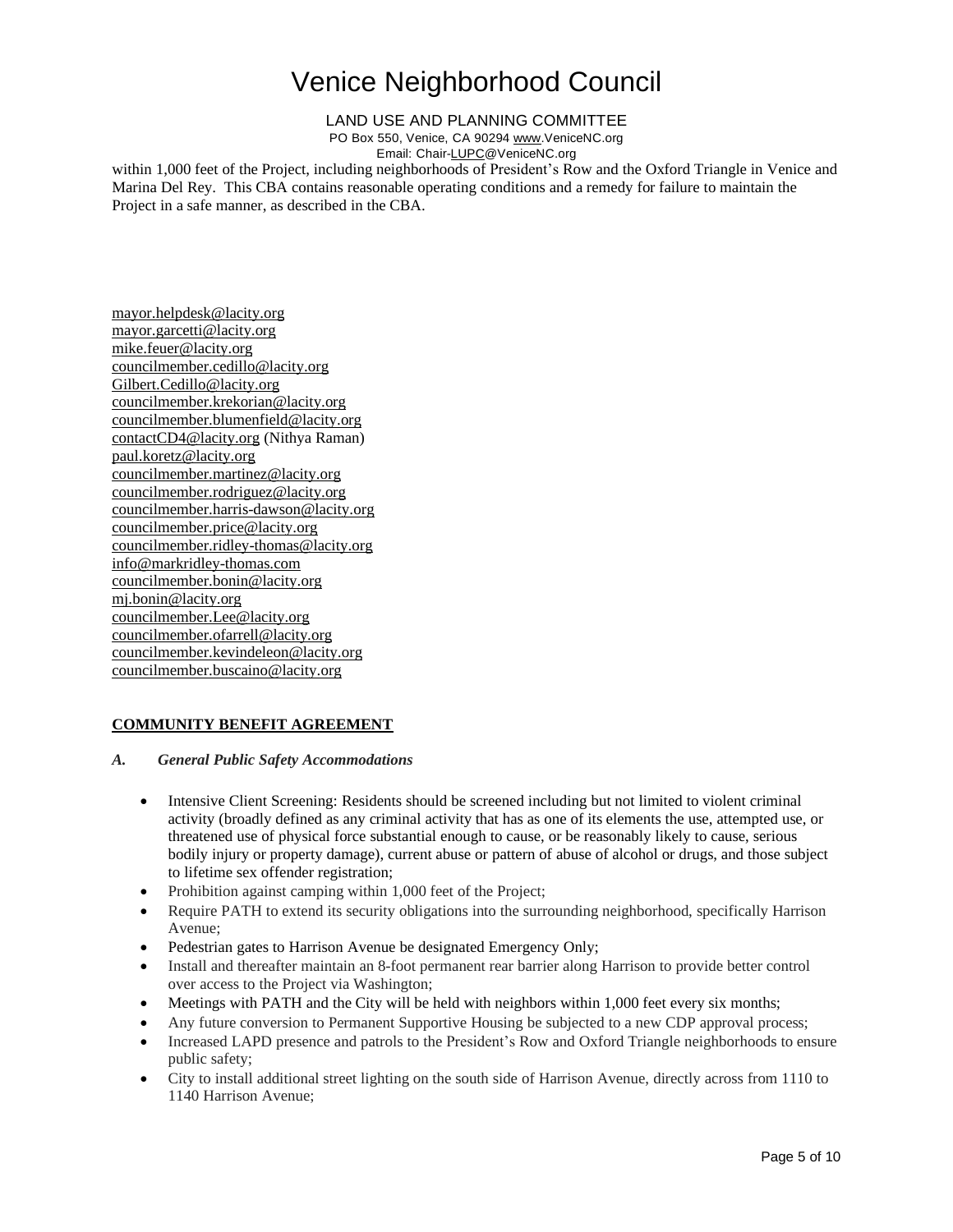## LAND USE AND PLANNING COMMITTEE

PO Box 550, Venice, CA 90294 [www.VeniceNC.org](http://www.venicenc.org/)

Email: Chai[r-LUPC@VeniceNC.org](mailto:LUPC@VeniceNC.org)

- No shelter-related parking on Harrison Avenue or the surrounding neighborhoods;
- The City and PATH will not maintain the development in a manner that directly or indirectly:
	- o Jeopardizes or adversely affects the public health, peace, or safety of persons residing or working on the premises or in the surrounding area; or
	- o Constitutes a public nuisance; or
	- o Results in repeated nuisance activities, including, but not limited to, disturbances of the peace, illegal drug activity, public drunkenness, drinking in public, harassment of passersby, gambling, prostitution, sale of stolen goods, public urination, theft, assaults, batteries, acts of vandalism, loitering, excessive littering, illegal parking, excessive loud noises (especially in the late night or early morning hours), traffic violations, curfew violations, lewd conduct, police calls for service, or police detentions and arrests; or
	- o Adversely impacts nearby uses; or
	- o Violates any other city, state, or federal regulation, ordinance, or statute.

### *B. Two Step Abatement & Arbitration Procedure*

#### **1. Voluntary Abatement**

Any resident or business within 1000 feet of the exterior boundaries of the project may submit a written complaint to PATH and the City concerning violations of agreed-upon public safety accommodations. The complaint will specify the nature of the violation or problem. The parties will meet within 30 days of the written complaint to meet and confer in good faith about a voluntary abatement plan to bring operation of the facility within the requirements set forth above. PATH and the City shall then have 30 days to implement the voluntary abatement plan to remedy the violation or problem.

If PATH and the City fail to adequately implement the voluntary abatement plan within the established timeline, complainant has the right to request that the matter be referred to binding arbitration.

### **2. Binding Arbitration**

The parties agree that any complaint filed by any resident or business within 500 feet of the exterior boundaries of the project that cannot be mutually resolved after meeting and conferring in good faith and giving PATH and the City the opportunity to voluntarily abate the violation or problem within 30 days shall be submitted to binding arbitration.

The arbitration shall be administered by JAMS (Judicial Arbitration  $\&$  Mediation Services) pursuant to its Comprehensive Arbitration Rules and Procedures and in accordance with the Expedited Procedures in those Rules. The selection of an arbitrator through JAMS shall be pursuant to JAMS Rule 15. The venue of the arbitration shall be in Los Angeles, California.

The arbitrator will have the ability to require the modification, discontinuance, or revocation of the CDP, and the ability to impose conditions of operation as he or she deems appropriate, including those necessary to protect the best interests of the surrounding properties or neighborhood; to eliminate, lessen, or prevent any detrimental effect on the surrounding property or neighborhood; or to assure compliance with other applicable provisions of law. The arbitrator's decision shall be supported by written findings and shall state that failure to comply with any or all conditions imposed may result in the issuance of an order to discontinue or revoke the CDP.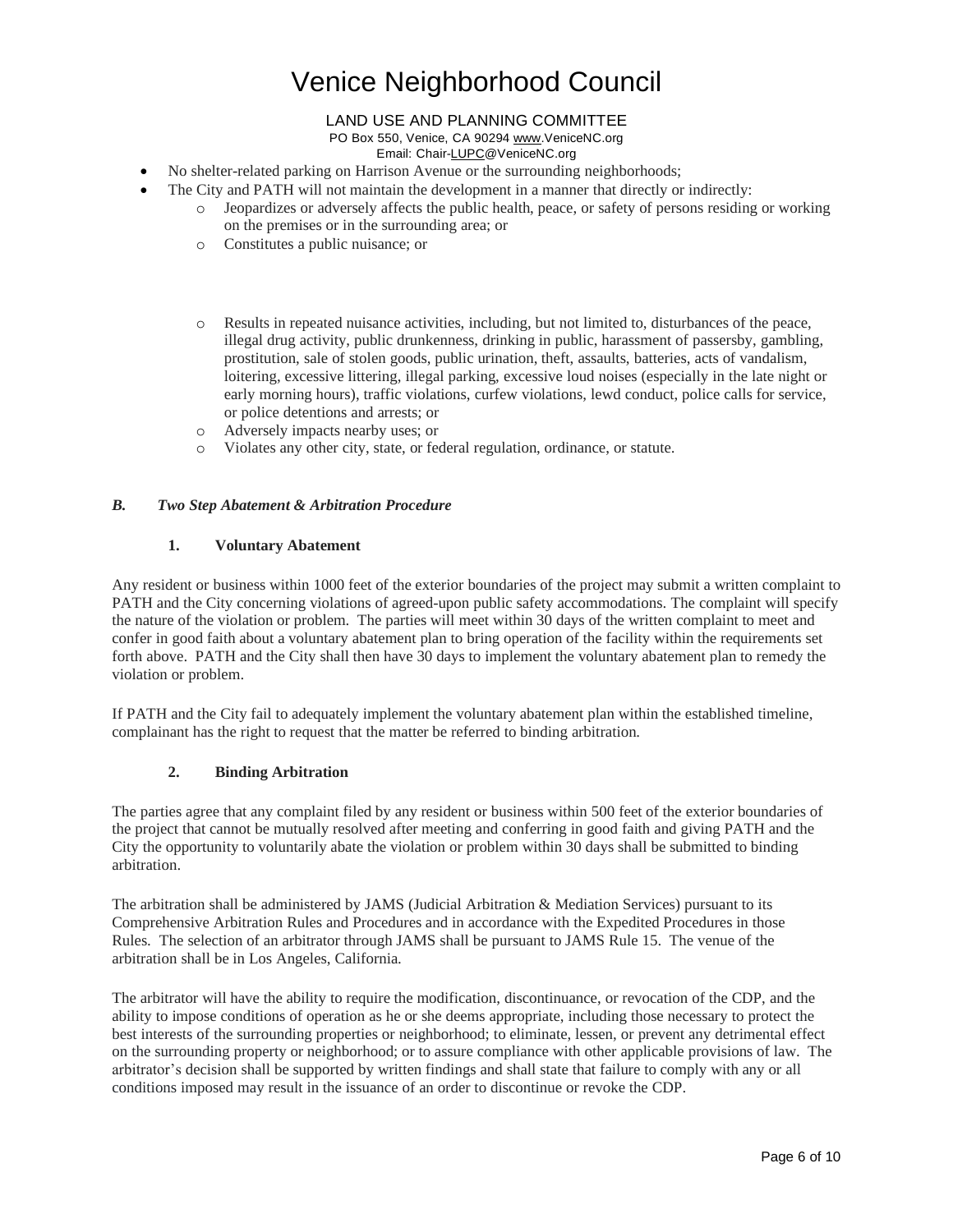LAND USE AND PLANNING COMMITTEE

PO Box 550, Venice, CA 90294 [www.VeniceNC.org](http://www.venicenc.org/) Email: Chai[r-LUPC@VeniceNC.org](mailto:LUPC@VeniceNC.org)

All arbitration costs and fees are to be paid by the City and/or PATH.

### H. WRAC MOTIONS

1. Case: Council File 12-0460-S4 (Processes and Procedures Amendment) City Hearing: The City Council considered the ordinance on 6/22/21. In addition to instructing the City Attorney to put the ordinance in final form, the PLUM Committee Report was amended to "instruct the Department of City Planning to produce a line-by-line chart of the proposed changes to our processes and procedures to be transmitted for consideration and made available to the public before the final ordinance is considered." The ordinance will go back to the Council for a final vote.

Passage Deadline: September 2021

Motion Proposed: Stacy Shure/WRAC LUPC on June 21, 2021 Motion Passed by:

Brentwood Community Council (Modified) Mar Vista Community Council (Modified) Westside Neighborhood Council

Refers to:

[https://cityclerk.lacity.org/lacityclerkconnect/index.cfm?fa=ccfi.viewrecord&cfn](https://cityclerk.lacity.org/lacityclerkconnect/index.cfm?fa=ccfi.viewrecord&cfnumber=12-0460-S4) [umber=12-0460-S4](https://cityclerk.lacity.org/lacityclerkconnect/index.cfm?fa=ccfi.viewrecord&cfnumber=12-0460-S4)

### Motion:

The Venice Neighborhood Council requests that the Los Angeles City Council postpone consideration of Council File 12-0460-S4 (The Process and Procedures Amendment to the City Charter) for a minimum of 6 months in order to enable further community presentations and feedback. The document in this file, including technical amendments and attachments, are over 900 pages. To date there have been approximately 3 meetings of 1.5 hours each for the Department of Planning to summarize this extensive document and receive limited feedback. Further technical amendments were made prior to the PLUM committee's June 1 consideration which incorporated more than just technical changes that need review and feedback. The language supporting the Neighborhood Councils' charter given authority to hold public hearings and provide public comment and feedback concerning matters of land use must be restored to the Process and Procedures Amendment section to ensure that it complies with the Los Angeles City Charter and the specific authority it grants to Neighborhood Councils. The community engagement has been insufficient to conduct a full review of the substantial changes involving land use authority and procedures. Further, we encourage that the Los Angeles City Council obtain Cumis Counsel (independent counsel) to review the document in its entirety to ensure that no transfer of City Council authorits occurs as a result of this document and that final decisions regarding land use matters remain with the City Council pursuant to the City Charter. There are numerous instances where authority appears to be vested in the Director of Planning, an unelected official, which may be in violation of the City Charter.

Public Comment & possible action/motion

2. Case: Oppose Misuse of Specific Plan Process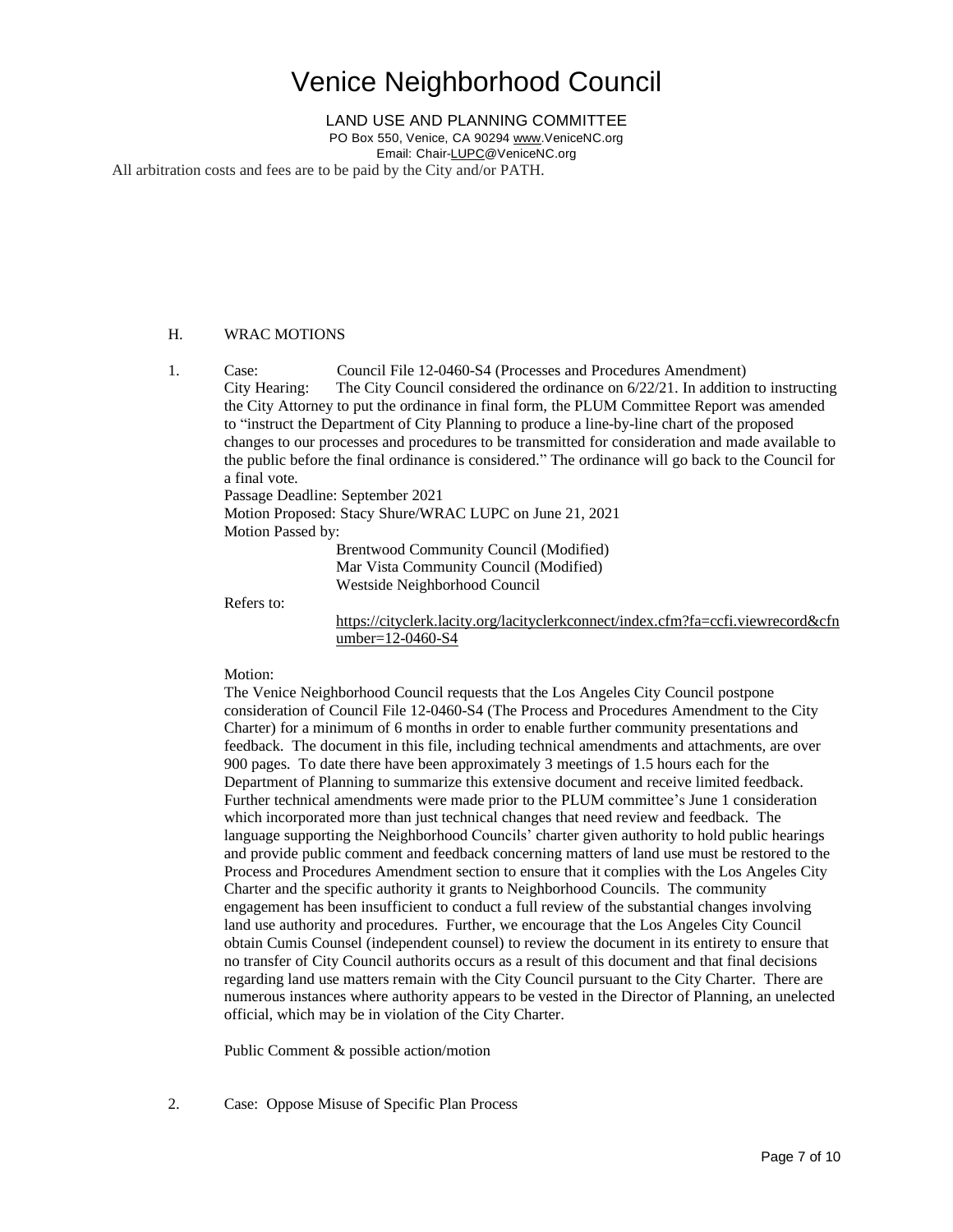LAND USE AND PLANNING COMMITTEE PO Box 550, Venice, CA 90294 [www.VeniceNC.org](http://www.venicenc.org/) Email: Chai[r-LUPC@VeniceNC.org](mailto:LUPC@VeniceNC.org) Motion Proposed: Barbara Broide/WRAC LUPC on June 21, 2021 Passage Deadline: September 2021

Motion:

The Venice Neighborhood Council opposes the City's use of Specific Plans that would result in upzoning open space and/or low-density residential neighborhoods. The use of specific plans in

this manner creates significant negative impacts for all residential communities, the environment, and natural resources. We urge our City Councilmembers to reject land use applications for individual development projects that represent a misuse of the Specific Plan process. We ask that the City Council inform Planning not to process these types of requests.

Public Comment & possible action/motion

3. Case: Request for Clarification Regarding Cloud/Ghost Kitchens Motion proposed: Barbara Broide WRAC/LUPC on May 17, 2021 Passage deadline: August 2021

Passed by:

Bel Air Beverly Crest Neighborhood Council Brentwood Community Council Pacific Palisades Community Council Westside Neighborhood Council Westwood Neighborhood Council

Motion:

- WHEREAS businesses referred to as "Cloud Kitchens" or "Ghost Kitchens" represent a fairly new form of commerce and land use concept, and,
- WHEREAS this new business model has the potential to create significant impact on neighboring businesses and residential communities, and
- WHEREAS the absence of clear classifications for cloud/ghost kitchens can result in some being treated as commercial and/or retail uses, while others may be grouped as light manufacturing, and
- WHEREAS none of these classifications accurately capture the true nature of these operations and,
- WHEREAS cloud/ghost kitchens are being established in many areas across the City of Los Angeles

Therefore, be it moved that the Venice Neighborhood Council requests that the city, represented by our council district, PLUM, and the City Council, in coordination with the Departments of Planning and Building and Safety:

--define what constitutes a cloud/ghost kitchen, including possible different categories of such operations based upon numbers of kitchens and/or square footage involved,

--identify criteria for the evaluation of their applications for buildout and permitting, including a process to evaluate potential impacts on their surroundings (noise, odor, traffic, and requirements pertaining to factors) --assess needed infrastructure (adequacy of electric service to area, parkin and/or loading zones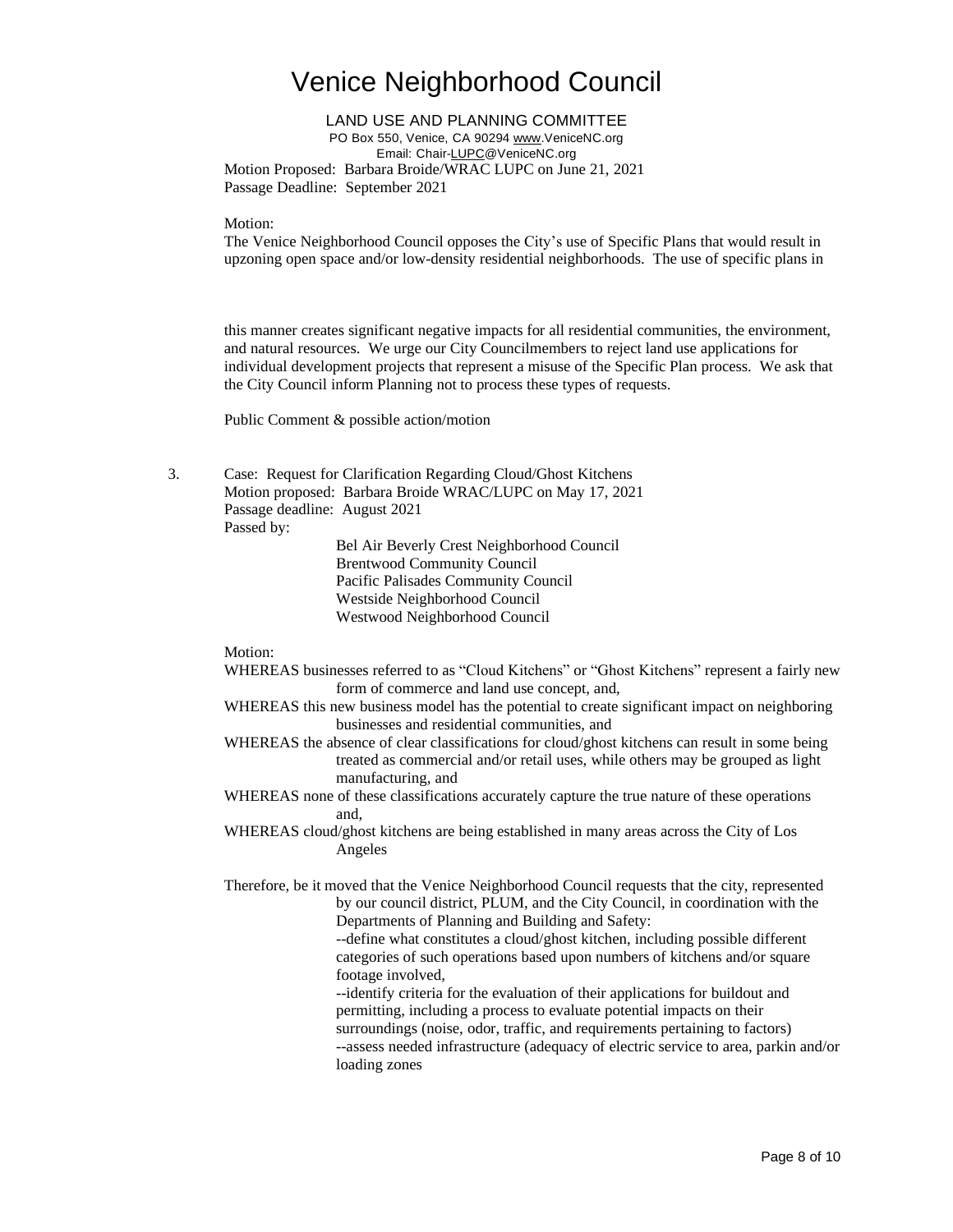### LAND USE AND PLANNING COMMITTEE

PO Box 550, Venice, CA 90294 [www.VeniceNC.org](http://www.venicenc.org/)

Email: Chai[r-LUPC@VeniceNC.org](mailto:LUPC@VeniceNC.org)

WRAC believes that providing this needed clarification will remove uncertainties and contribute to the establishment of successful enterprises by creating the structure needed to guide the city's review and decision-making process.

Public Comment & possible action/motion

**BOARD MEETINGS: The Venice Neighborhood Council holds its regular meetings on the third Tuesday of the month and may also call any additional required special meetings in accordance with its Bylaws and the Brown Act. All are welcome to attend.** 

**TRANSLATION Services: Si requiere servicios de traducción, favor de notificar a la oficina 3 días de trabajo (72 horas) antes del evento. Si necesita asistencia con esta notificación, por favor llame a nuestra oficina 213.473.5391.** 

**PUBLIC ACCESS OF RECORDS:** *In compliance with Government Code section 54957.5* **the agenda and** *non-exempt writings that are distributed to a majority or all of the board members in advance of* **regular and special meetings** *may be viewed* **at Beyond Baroque (681 Venice Blvd), the Venice Library (501 S. Venice Blvd), and the VNC website (http://www.venicenc.org),** *or at the scheduled meeting. For a copy of any record related to an item on the agenda, please contact communications@venicenc.org. You can also receive our agendas via email by subscribing to L.A. City's Early Notification System at: www.lacity.org/yourgovernment/government-information/subscribe-meetings-agendas-and-documents/neighborhood* 

**PUBLIC INPUT AT NEIGHBORHOOD COUNCIL MEETINGS: The public is requested to fill out a "Speaker Card" to address the VNC Land Use & Planning Committee on any agenda item before it takes action on an item. Comments from the public on agenda items will be heard only when the respective item is being considered. Comments from the public on other matters not appearing on the agenda that are within the Neighborhood Council jurisdiction will be heard during the General Public Comment period. Please note that under the Brown Act, the Neighborhood Council is prevented from acting on a matter that you bring to its attention during the General Public Comment period; however, the issue raised by a member of the public may become the subject of a future Neighborhood Council meeting. Public comment is limited to 1 minute per speaker, unless adjusted by the presiding officer.** 

**POSTING:** *In compliance with Government Code section 54957.5, non-exempt writings that are distributed to a majority or all of the board members in advance of a meeting may be viewed at Beyond Baroque, 681 Venice Blvd; Venice Public Library, 501 S. Venice Blvd; and at our website by clicking on the following link: www.venicenc.org, or at the scheduled meeting.* **You can also receive our agendas via email by subscribing to L.A. City's Early Notification System at** 

**www.lacity.org/your-government/government-information/subscribe-meetings-agendas-and-documents/neighborhood.** *In addition, if you would like a copy of any record related to an item on the agenda, please contact secretary@venicenc.org.* 

**RECONSIDERATION AND GRIEVANCE PROCESS: For information on the VNC's process for board action reconsideration, stakeholder grievance policy, or any other procedural matters related to this Council, please consult the VNC Bylaws. The Bylaws are available at our Board meetings and our website www.venicenc.org.** 

**DISABILITY POLICY: THE AMERICANS WITH DISABILITIES ACT - As a covered entity under Title II of the Americans with Disabilities Act, the City of Los Angeles does not discriminate on the basis of disability and, upon request, will provide reasonable accommodation to ensure equal access to its programs, services and activities. Sign language interpreters, assistive listening devices and other auxiliary aids and/or services, may be provided upon request. To ensure availability of services, please make your request at least 3 business days (72 hours) prior to the meeting you wish to attend by contacting Melissa Diner, Secretary, at (310) 421-8627 or email secretary@venicenc.org.** 

**PUBLIC ACCESS OF RECORDS: In compliance with Government Code section 54957.5, non-exempt writings that are distributed to a majority or all of the Board in advance of a meeting may be viewed at our website: www.venicenc.org or at the scheduled meeting. In addition, if you would like a copy of any record related to an item on the agenda, please contact Melissa Diner, Secretary, at (310) 421-8627 or email secretary@venicenc.org.**